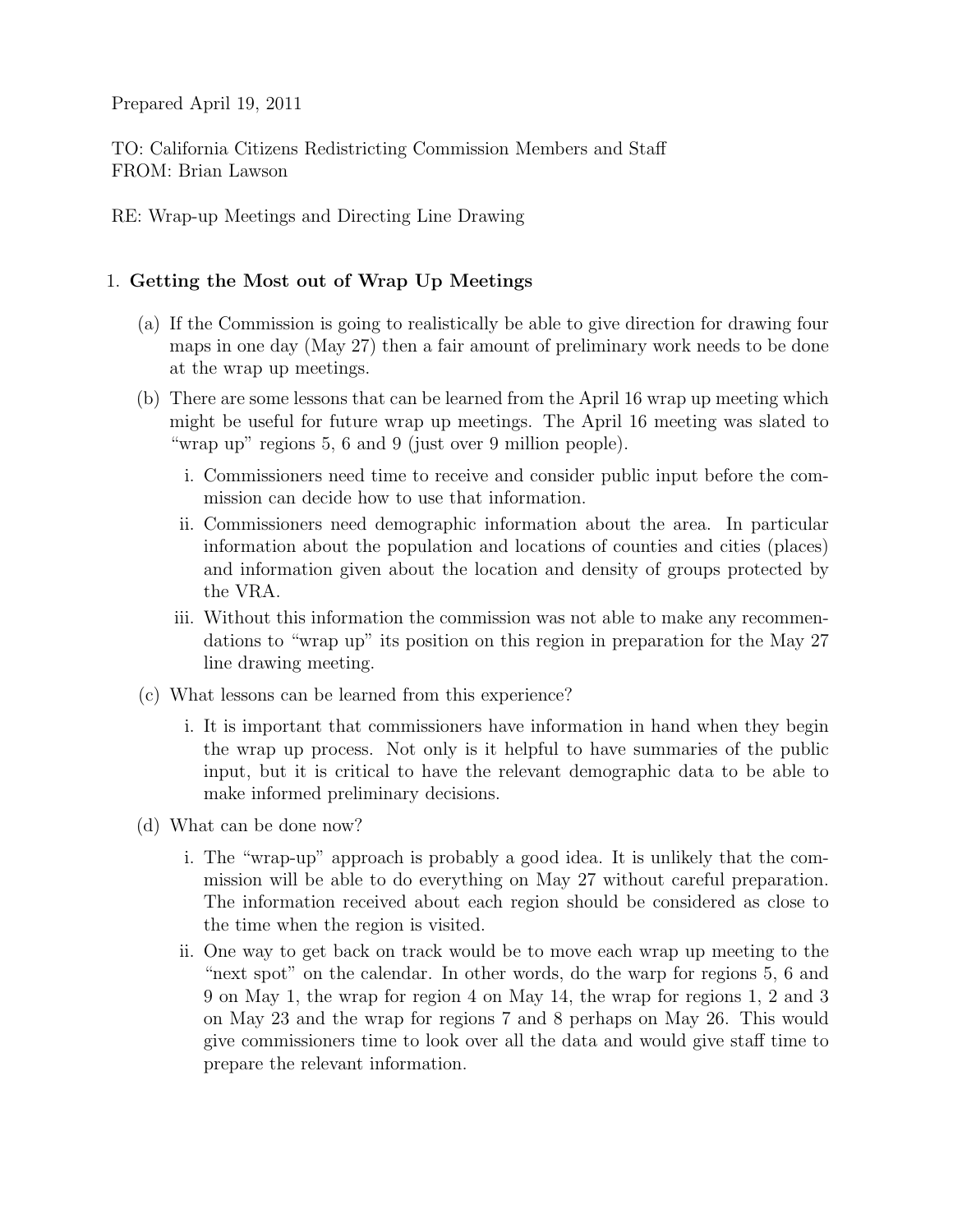- (e) What should be done at warp-up meetings? Below are some suggestions, you may have other ideas or want to cover different issues. But, whatever you do, you should have a plan for what you will achieve at the wrap up meeting.
	- i. Identify general location of section 2 districts. This will most likely come from census data. Identify the general location where are there a sufficient number of individuals from protected groups to form: a) majority-minority districts, b) cross-over districts, c) influence districts.
		- A. Your legal counsel and line drawer may not have given you sufficient guidance by the next wrap (May 1) to identify these areas, but hopefully by the following wrap (May 14) they will have informed you of their best recommendation for standards for these issues and you can begin making preliminary guesstimates on these issues during the wrap.
		- B. This is not as bad as it seems because if the May 1 wrap is for regions 5, 6 and 9 there are probably not very many section 2 districts. The May 14 wrap (for region 4) is likely to be very contentious with respect to section 2 districts and you will want to have that information in hand before you wrap that area.
	- ii. Identify which counties and cities need to be split. Some of this is mechanical and will come from PL 94-171 population numbers (if a city or county is larger than an Assembly, Senate or Congressional district, then you know it has to be split for the appropriate map). Some of it may come from public testimony (although there don't seem to be a lot of people asking to be split).
	- iii. Identify which counties, cities and communities of interest should be combined and which should not be combined. This will probably come from public testimony and perhaps also from looking at natural geography and other sources.
	- iv. If possible try to come up with general areas for non-section 2 districts. Different maps require different sizes. This may require some areas to be split on one map but not split on another map. If you can come up with "approximately right sized clumps" (not exact districts) for each map you will be doing a good job preparing yourself for May 27.
	- v. Issues like compactness and nesting are probably something you will have to deal with at a global level on May 27. But, if you see opportunities to nest, you might note them during the wrap.

## 2. Directing Line Drawing

- (a) If you are going to try and give direction about how you want all four maps drawn on just one day it will be helpful to make some "process" decisions beforehand.
- (b) My suggestion would be to give direction for the maps one at a time. Each map is sufficiently unique that it will probably be easiest to consider them separately.
- (c) Conceivably, you could try and do it from either north to south or south to north and try to do all districts at once for all maps in a region as you move through the state. You may prefer some combination of map-by-map followed by regions, returning